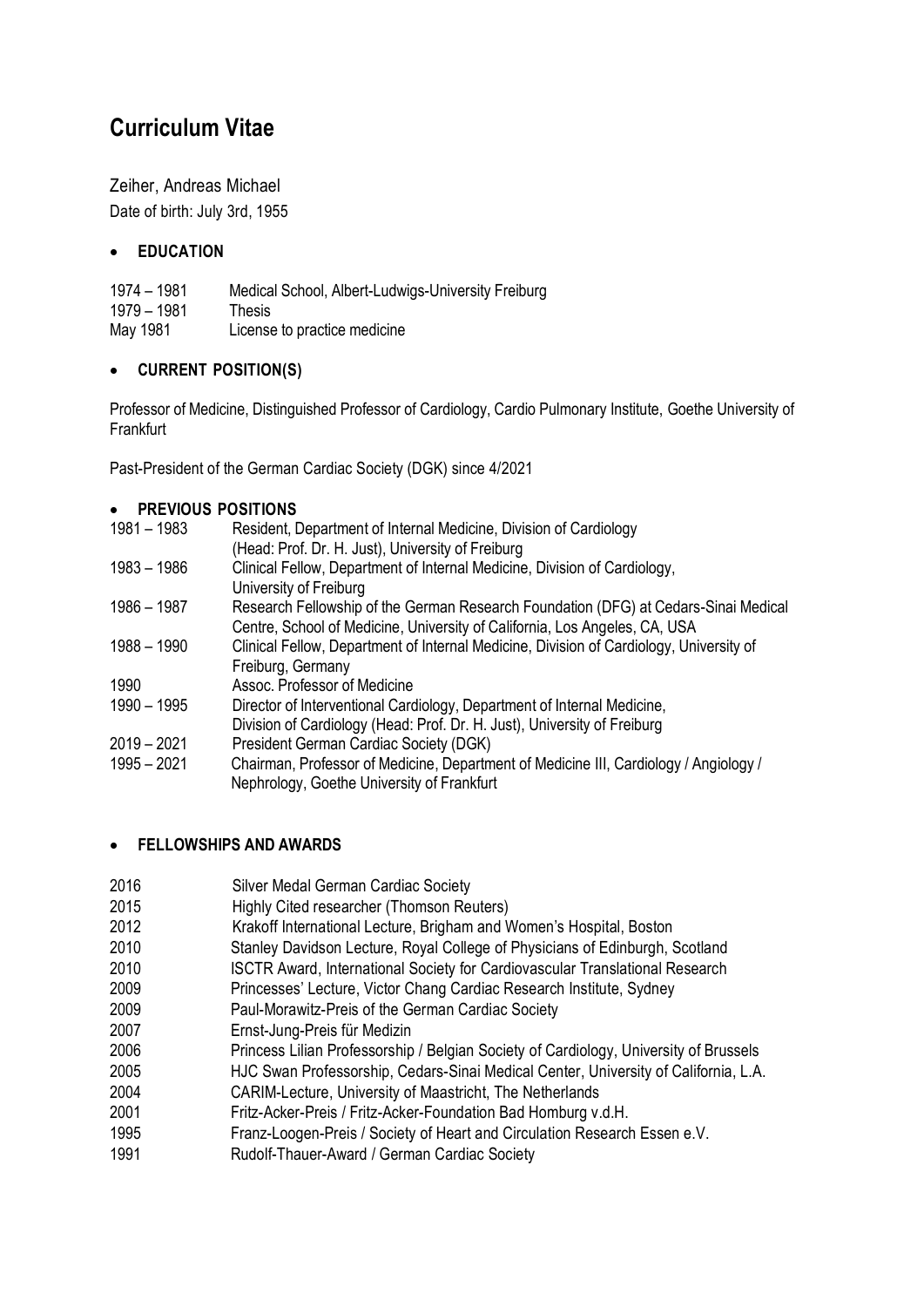#### **INSTITUTIONAL RESPONSIBILITIES**

| 2001 - 2006   | Vice Chairman, Board of Directors of University Hospital Frankfurt        |
|---------------|---------------------------------------------------------------------------|
| $2006 - 2014$ | Chairman, Board of Directors of Medicine of University Hospital Frankfurt |

#### **REVIEWING ACTIVITIES (selection)**

NEJM, JAMA, Lancet, Circulation, Circulation Research, JACC, European Heart Journal

#### **LEADERSHIP POSITIONS IN SCIENTIFIC SOCIETIES**

President of the German Cardiac Society (DGK) 2019-2021 Chairman, Working Group Interventional Cardiology, European Society of Cardiology, 2002 - 2004

#### **LEADERSHIP IN RESEARCH NETWORKS (Selection)**

2019-to date Steering committee, Excellence Cluster Cardiopulmonary Institute (CPI) (funded by DFG) 2011-to date Chairman, German Centre for Cardiovascular Research (DZHK), Partner Site RheinMain 2011-to date Chairman, LOEWE Center of Cell- and Gene Therapy (funded by the state of Hesse) 2012-2017 Chairman, Clinical Study Group, German Centre for Cardiovascular Research (DZHK) 2010-2022 Steering committee, Collaborative Research Programm (SFB834) (funded by the DFG) 2008-2014 Spokesperson, Excellence Cluster Cardiopulmonary Systems (funded by DFG) 2014-2018 Steering committee, Excellence Cluster Cardiopulmonary Systems (funded by DFG) 2011-2018 Steering committee, BAMI, EU frame work 7 (funded by the EU) 2003-2006 Steering committee, Research Unit FOR501 (funded by the DFG)